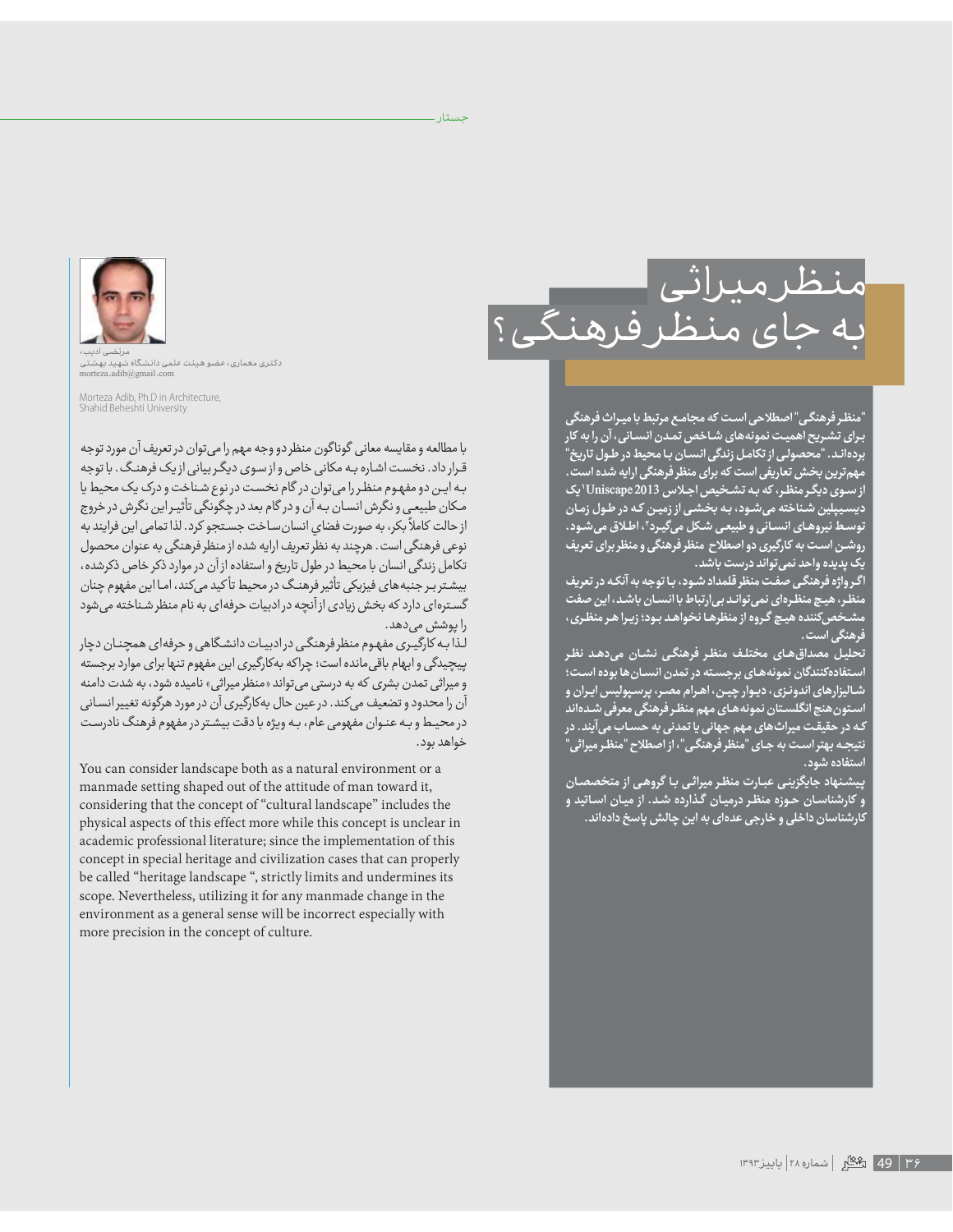.<br>ابدا آل هاشمی، بژوهـ منظر، دانشگاه تهران<br>avda alehashemi@vahoo.com

> Ayda Ale Hashemi, Ph.D Candidate Landscape Architecture, University of Tehran

بنا بر تعریف منظر، انسان هم در ساخت و هم ادراک منظر دخیل است و بدون دخالت فیزیکی و دید متفکرانه او منظری وجود ندارد. براساس این تعریف پرواضح است فرهنگ به عنوان بعد نرمافزاري تمدن بشري پايه اصلي در شكل گيري و تعريف منظراست (هر منظری یا بیان کننده فرهنگ است و یا متاثر از فرهنگ ادراک و بیان مجدد می شود). درواقع ارزش های فرهنگی و بسترهای طبیعی در ترکیب با هم در درجات مختلف ابعاد متنوع زیباشناسی و سمبولیک مناظر را شکل می دهند.

از ۱۹۹۲ سازمان پونسکو با هدف حفاظت از میراث های فرهنگی و طبیعی، میراث هایی از گذشته را كه تعامل تاریخی فرهنگ بشر و طبیعت را نشان میدهد و اسنادی از شکل گیری تمدن های بشری در طول تاریخ هستند مورد حفاظت و ثبت قرار میدهد. با پیشرفت و توسعه مفهوم منظرامروزمی دانیم همه مناظر منظر فرهنگی هستند. به اين ترتيب به نظر مي رسد واژه «منظر ميراثي» -در زبان فرانسه «- le paysage patri monial» - که جای خود را در تعاریف علمی حوزه منظر نیز باز کرده است، به صورت مشخص تری می تواند گروهی از مناظر را که مورد نظر سازمان پونسکو و میراث تمدن بشر است، مورد توجه واشاره قرار دهد: مناظری بیان کننده میراث تاریخی تمدن بشر که به صورتی کامل توانایی انتقال ارزش های سمبولیک و زیباشناسی شکل گیری تمدن بشر در تعامل با محیط طبیعی را به نسل آینده دارند.

در غیر این صورت واژه منظر فرهنگی آنچنان که شما نیز آوردهاید به صورت عام تمامی مناظر را دربر می گیرد.

Human role in the construction and perception of landscape shows that cultural values as a foundation in shaping landscape displays aesthetic and symbolic aspects of landscape combined with natural contexts. The term "heritage landscape" - "le paysage patrimonial" in French - can refer to a group of sights considered by UNESCO and heritage of human civilization, more specifically: landscapes representing historical heritage of human civilization which can thoroughly convey symbolic and aesthetic measures in shaping human civilization in his interaction with natural environment to the future generation."

.<br>سایمون بل، استاد مع ۔<br>دانشگاه ادینبورگ

S.hell@ed.ac.uk

Simon Bell, Senior Researcher, **Space Research** Edinburgh College of Art

به عقیده من تمامی مناظر، منظر فرهنگی هستند .حتی کرهٔ ماه که در آن آثاری از فعالیت انسان برجای مانده است. جداکردن مناظر فرهنگی از مناظر طبیعی امری بیهوده است، چراكه مناظر طبيعي نيزبه جزدر مواردي (ايسلند، نيوزيلند، قطب جنوب و چند جزيرهُ کوچک) پس از آخرین عصر یخبندان دستخوش تغییر شده است. با این وجود بسیاری از مناظر حاوی مقادیر بیشتریا کمتری از مؤلفههای طبیعی یا فرهنگی هستند و در درجات کمتر یا بیشتری تحت تأثیر فرایندهای طبیعی یا فرهنگی قرار گرفتهاند. همچنین تمامی مناظر مي توانند تحت عنوان منظر ميراثي نيز ناميده شوند، چراكه اگر دربرگيرندهٔ هرگونه آثارانسانی باشند و یا نوعی ازوابستگی یا ارتباط فرهنگی درآنها وجود داشته باشد، بخشی ازمیراث ما را تشکیل میدهند؛ البته در این زمینه میتوان ازمیراث طبیعی نیز صحبت کرد. درواقع این نامگذاری به میزان ارزش های نهفته در هر منظر بستگی دارد. برخی از مناظر بیشتر طبیعی هستند تا فرهنگی، مانند قطب جنبوب. در حالی که مناظر دیگری وجود دارد که بیشتر فرهنگی هستند تا طبیعی، مانند هنگ کنگ. به همین ترتیب، برخی حاوی ارزش های میراثی بیشتری از نظر تعداد، قدمت تاریخی و تعداد لایههای تاریخ بشر که در آنجا یافت شده هستند، مانند دره نیل نسبت به شمال آلاسکا. به همین دلیل عقیده دارم باید تنها در مورد «منظر» صحبت و این واژه را براساس شرایط توصيف كرد : "منظر تحت سلطة الگوهـا و فرآيندهـاي طبيعي قـرار دارد" يـا "اين منظر حاوى ارزش هاى ميراثى قابل توجهى است". بدين ترتيب مى توان توصيف درست ترو دقیق تری از ویژگی های یک محل خاص داشت. علاوه بر این باید به این موضوع توجه داشت که در منظر، پایداری و تغییرناپذیری وجود ندارد. با درک این مسئله باید در زمینه مدیریت منظر از ارزش های هر دو مناظر فرهنگی و طبیعی حفاظت انجام پذیرد.

In my opinion all landscapes are cultural landscapes \_ even the moon, which has had human activity and on which there are human remains. Thus it is pointless to separate cultural landscapes from natural landscapes However, many landscapes contain greater or fewer amounts of natural or cultural elements and are affected by natural and cultural process to greater or lesser degrees. I think therefore that we should just talk about "landscape" and qualify this term depending on the circumstances "...a landscape dominated by natural patterns and processes..." or "...a landscape containing significant heritage values as a result of...". In this way we can be more accurate in explaining the characteristic qualities of a particular place and noting that it is not static and changeless, soothing which needs to be understood in the context of landscape management and protection for either natural or cultural heritage values.

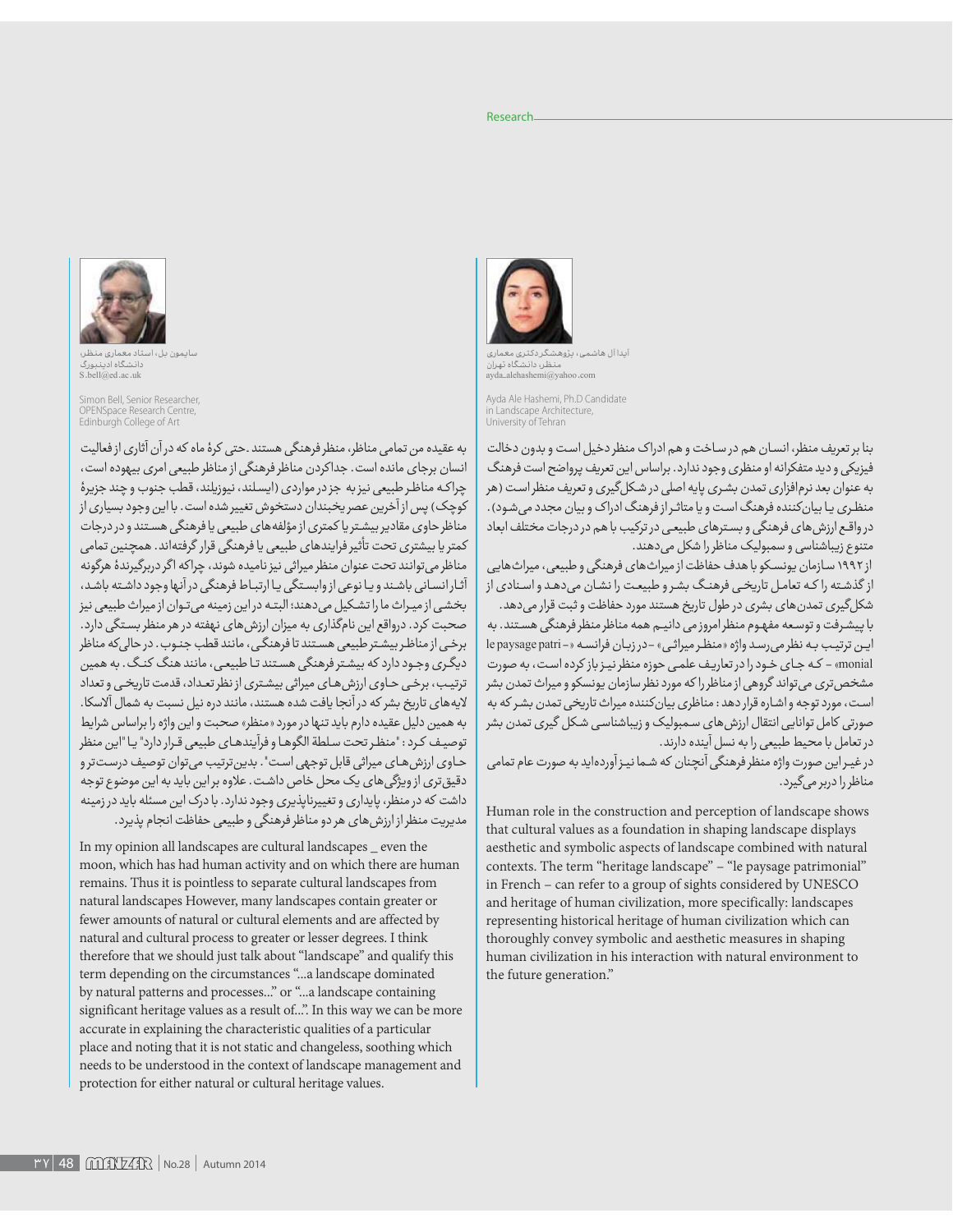

ت بینگ، استاد دیارتمان جغرافیاً، دانشگاه ژنو Jean-Baptiste.Bing@unige.ch

Jean Baptiste Bing, Assistan Professor, Department of Geography and Environment, Geneva University

شــالـيـزار آبـيـارى شـــده ، مـنـظـر مـيـراثـيِ جـاوا هرمنظربرآمده از نگاه انسان<br>بـه محيـط حاصل تعامل انسـانى و محيط طبيعى اُست . بدين سـان ، منظـر كه محصول تعاملی دوطرفه است، وابسته به تفسیری است که همواره تجدید می شود. منظر، به عنـوان بخشـي ازيـک رونـد زودگـذر دوگانـه -زندگي فـردي کـه در آن غرق شـده، و تاريخ جامعهای که آن را زاییده است- ازعناصری با منشأ طبیعی یا مصنوعی تشکیل شده که هريک جايگاه ويژهاى در خاطرات متقاطع تصرف مى كنند.

یک نمونه : شالیزار آبیاری شده. این سیمای به ارث رسیده از تکنیکهای قدیمی زراعی برای بهرهوری زمین در جاوا و بالی، با استعمار داخلی فئودالیسم، جزیرههای بزرگِ مجمع الجزايـراندونـزى را در طى قرن بيسـتم فراگرفت. اين فرم نه تنها قلمرو را مشخص می کند، بلکه با خود یک تقویم کشاورزی که با آیین های کشاورزی مربوط به الهه برنج (Dewi Sri) مشخص شده را هم به همراه دارد. مثال جاوه حتى از تاريخچه مفهوم منظر درایـن منطقـه –کـه تاریخچهای پیچیده وآمیخته به میراث چین باسـتان، که بخشـی از آن به هنگام مسلمان شدن جزیره (قرن ۱۶ تا ۲۰) فراموش شد، با مفهوم اروپایی زاییده مدرنيته – هم غني تراست . بدين ترتيب «چهارراه جاوه» اين دو مفهوم منظر را جذب كرده و تغییر داده تا به فرم و معنای آن تفسیری بومی ببخشد : آن را میراثی از آن خود کرده است . یک منظر جدید، همانند یک زبان نو، فردی را که در آن غوطهور است تغییر میدهد. درک چگونگی مداخله انسان برای مسکون ساختن زمین، با توجه به هستی شناسی، تکنیک و ارزش ها، بسان یادگیری دستور زبان جدید منظرین و شناخت واژگان میراثی ذيازمند زمان است. اينگونـه است كه شاليزارآبياري شده، فرم ناشناخته بـراي من، تاکستانهایی را به یاد من میآورد که از زمان های بسیار دور مشخصه روستاهای فرانسه بوده است ولی تنها زمانی به منظر و میراث ارتقا یافت که ون گوگ آنها را بازآفرینی کرد.

All landscape derives from a human perspective on the environment, itself co-constructed by human action and the natural environment. Fruit of a double trajection, landscape and succession of constantly renewed interpretation. Part of a dual temporality - life of the individual that immerses them, history of the company that gave it birth - the landscape consists of natural or artificial elements that each occupy a special place in cross memories.



جستار ـ

کن تیلوں استاد بازنشسته معماری<br>منظر، دانشگاه ملی استرالیا<br>k.taylor@anu.edu.au

Ken Taylor, Emirate Professor of Landscape Architecture, the Australian National University

ایـن ادعـا کـه منظر فرهنگی واژهای است که تنها توسـط سـازمان های مرتبـط با میراث فرهنگـی بـرای توصیـف اهمیـت گونههـای برجسـتهٔ تمدن بشـری بـه کار مـی(ود، کاملاً اشتباه است. منظر فرهنگی واژهای است که در ارتباط با منظر روزمره به کار می رود و گروههای سازمان میراث جهانی (UNESCO) به آن اشاره دارند.

ÈĆôÈdžÉÉÜËÈąÌLjNJÉÉǯËÈ <sup>g</sup> ÌNJÔËØàÈȖȸËÈăÈÖǔØȸǥǑÌǔÈùÕÌLjǒÈƕĊ÷njĈØȇÈØÉÉǷÌnjĀƕÈăÈƕĊÉÉǓËØǍĀÈØÉÉǷÌnjĀƕÈȔÌøǧËă این دو واژه معادل یکدیگر و با عنوان منظر فرهنگی .میراثی به کار رود.

در طول ۳۵ سال گذشته، این ایده که مناظر فرهنگی .تاریخی در زمرهٔ کارهای حفاظت از میراث فرهنگی، ارزشمند محسوب شوند، شکل گرفت. این تجدید نظر به انتقادات مربوط به میراثی که تنها متمرکز بر یادمان ها و سایت های مشهور بود، پیوست. این رویگردانی از آن چیـزی بود که «ریچارد انگلبرد» با وسواس خاصی از آن به عنوان تمرکز عالی برسه شخصیت شاهزاده، کشیش و سیاست مدار به عنوان مردم میپردازد. از این رو، این مسئله به عنوان سؤالی درذهن کسانی که ارزش های آنها در حفاظت ازاین میراث نهفته شده است، مطرح شد که این دسته همان دستهٔ چهارمی هستند که در این مکان ها سکونت دارند.

درارتبـاط بـاایدهٔ منظرفرهنگی، این نکته حایزاهمیت است که یکی از نیازهای عمیق بشری، حس هویت، تعلق و دلبستگی به منظر است. مطالعات منظر فرهنگی نیز تصادفاً با سرمایهای وسیع در جنبش های تاریخی عمومی دخیل است. منظر بازتاب کنندهٔ نحـوۀ زندگـی روزمره، ایدئولوژی هایی در راستای سـاخت مکان ها و توالی یـا ریتم زندگی انسانها، حوادث و مکانها در طول زمان است و همچنین موجب ایجاد حس وحدت و جاریبودن زمان میشود و بستری برای ایدههایی جامعتر نسبت به میراث فرهنگی ورای یادمان ها و مکان ها ایجاد می کند. طبق تعریف «کاسگروف».منظر، آن چیزی نیست که مشاهده میشود، بلکه شیوه نظارهکردن است. منظر، یک محصول نیست، بلکه فرایندی است که بشرآن را میسازد. به این ترتیب منظر فرهنگی موجب بازتاب نظرات، ارزشها، آرزوها و حتى ترس هاى پنهان ما در قالبى مرئى مى شود".

منظر فرهنگی آگاهی بشررا در مورد مکان هایی که میسازد، بالا میبرد. به طوریکه متوجه میشود ایـن مکانهـا، جزایـر منـزوی و از هـم گسسـته نیسـتند بلکـه دارای وابستگی هایی بین مردم، ساختار اجتماعی آنها و اکوسیستم ها و حفاظت از محیط پیرامـون هسـتند. این آگاهی بر منظرهای فرهنگی شـهری به طور خـاص تحت پارادایم منظر تاریخی HULمتمرکز است و رویکردی به حفاظت تاریخی شهری است که به شهرها یا شهرک ها به عنوان مجموعهای ازلایه ها از جمله ایدهٔ منظر فرهنگی نگاه میکند. این ی شہرے ہیں۔ اپنے کوئی میبیو کی ارکی استعمال کر استعمال کر اس کے مطلبی کے مطلبی ہیں۔<br>رویکرد به شہرهای تاریخی صرفاً به عنوان یک شیء دیداری با تمرکز بر ساختمان ها یا گروهی از ساختمانهای مشـهور جدای از ملحقات فرهنگی آنها به یک سـرمایهٔ تاریخی . محیطی به عنوان فضایی برای تجربیات بشری و تشریفاتی می پردازد.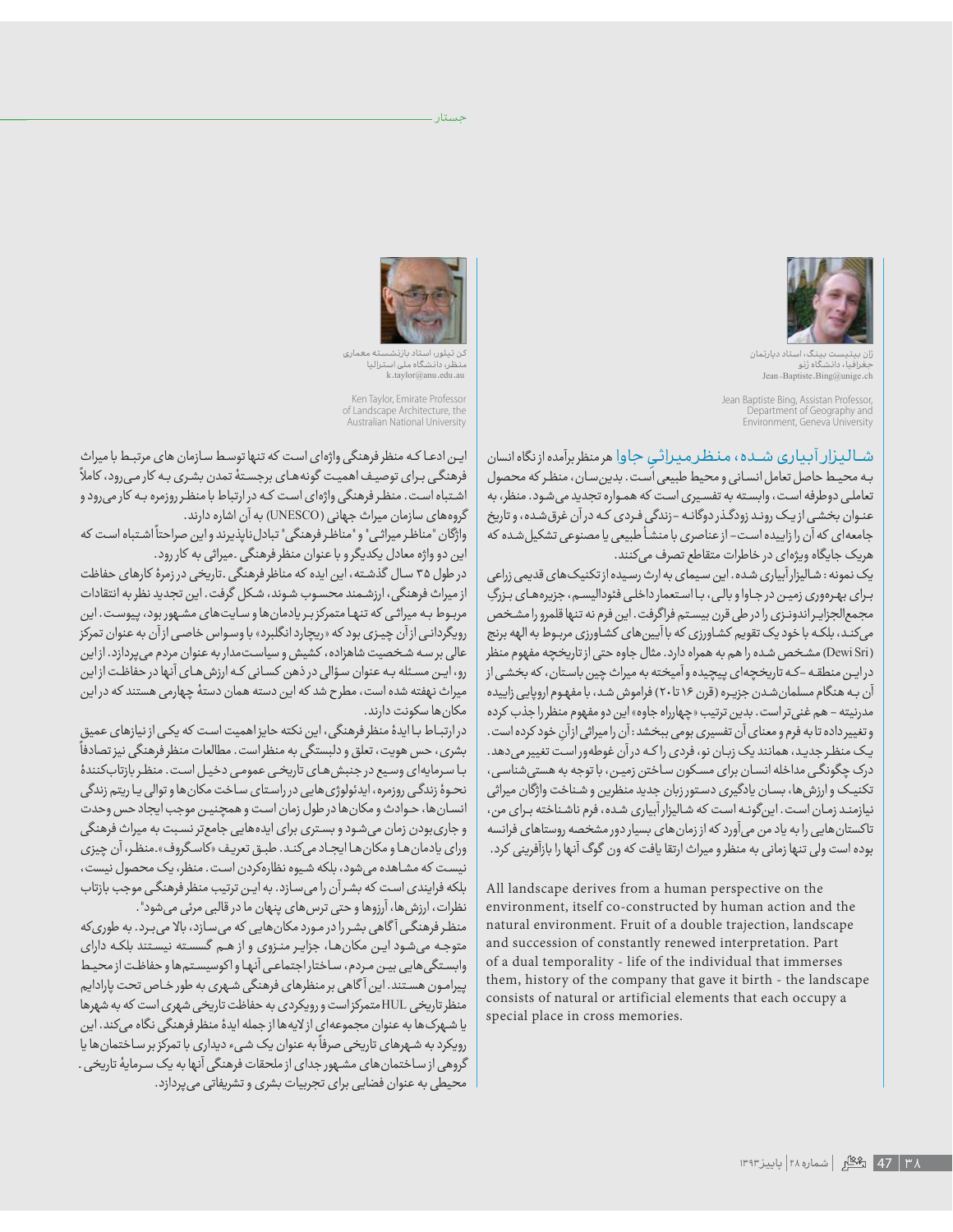

مهرداد سلطانی، دکتری معماری، عضو<br>هیئت علمی دانشگاه زنجان<br>m\_soltani@znu.ac.ir

Mehrdad Soltani, Ph.D in Architecture, University of Zanjan

برای روشنشدن این موضوع باید به تعبیر و تفسیری که از «فرهنگ» صورت میگیرد، رجوع کرد. تعبیر اینجانب از تمام تعاریفی که از مفهوم فرهنگ شده، عبارت است از برایند و حاصل تأثیر شرایط مکان و زمان برویژگیهای موجودی به نام انسان. فرهنگ به خودی خود، امری «کلی» و «ذهنی» برای انسان است و تنها زمانی عینیت پیدا میکند که انسان دارای فرهنگ، اثری مبتنی بر فرهنگ خود در پدیدههای جهان گذاشته باشد، که میتواند شامل رفتار، کردار و ساختههای دست او باشد. لذا وقتی پدیدهای را با صفت دفرهنگی» بیان میکنیم منظور ویژگیهای پدیده مورد نظر، تا حد زیادی متأثر از فرهنگ يديدآورنده خود است.

از سوی دیگر با در نظر گرفتن مؤلفه «زمان» و با توجه به تعبیری که شد، فرهنگ، ماحصل انسان تأثير گرفته از مكان است و منظر، مكانى متأثراز انسان. بنابراين اگرچه منظر منهای انسان وجود ندارد، ولی میتوان مناظری را یافت که تنها حاصل تأثیرناگزیر و قهری انسان در بستر مکان و یا به عبارت دیگر نتیجه طبیعی حضور انسان در محیط نباشد، بلکه انسان پدیدآورنده مکان، اثری از تمام هستی و وجود خود، که شامل جنبههای ذهنی(فرهنگی) او می شود را نیز در بستر محیط به یادگار گذاشته باشد. لذا با توجه به این که منظر پدیدهای با ابعاد عینی .ذهنی است، «منظر فرهنگی» مفهومی نسبی بوده و بیانگر منظری است که انسان مداخلهگر توانسته باشد سهم بیشتری از ویژگیهای فرهنگی(و نه غریزی) خود را بر عینیت محیط و همزمان ذهن مخاطبان آن ىه حا گذاشته باشد.

بنابرایین میتوان به تعبیری از «منظر فرهنگی» دست یافت که مناظر متأثر ازآثار بزرگ تمدنی بشریت را مصادیقی از اوج این مفهوم قلمداد کرده و با برداشت هایی که در فرض مسئله از مفهوم منظر فرهنگی در سطوح جهانی شده است، قرابت معنایی قابل قبولی دارد.

Culture is a meaning that is embodied by behavior, actions, and products of man in which the results of human behavior and the impact of human intervention in a place can create a landscape. According to the relativity of the concept of "cultural landscape", this words both addresses the objective and subjective aspects of man's impact on the audience. "Therefore, one can achieve a definition of "cultural landscape" in which great landscapes works of civilization can be considered as examples of this concept, since this concept is acceptably close to the meaning of assumptions of cultural landscape in global level."

It is entirely wrong in the assertion that Cultural Landscape is a term used by organizations associated to cultural heritage in order to describe the significance of outstanding examples of human civilizations. CL is term used in relation to the ordinary everyday landscape as much as the UNESCO World Heritage categories to which you refer. The terms 'heritage landscapes' and 'cultural landscapes ' are not interchangeable and certainly calling cultural landscapes heritage landscapes is wholly incorrect. Inextricably linked to a cultural concept of landscape is the understanding that one of our deepest needs is for a sense of identity and belonging and that a common denominator in this is human attachment to landscape and how we find identity in landscape and place. The cultural landscape concept is intended to increase awareness that heritage place`s are not isolated islands and that there is interdependence between people, their social structures and ecosystems, and landscape conservation. This is an approach to historic urban conservation which sees towns and cities as consisting of layers as in the cultural landscape concept It marks ashift away from the preoccupation with the historic city as visual object with a focus on famous buildings or groups of building divorced from their cultural setting to an interest in the historic environment as a space for ritual and human experience.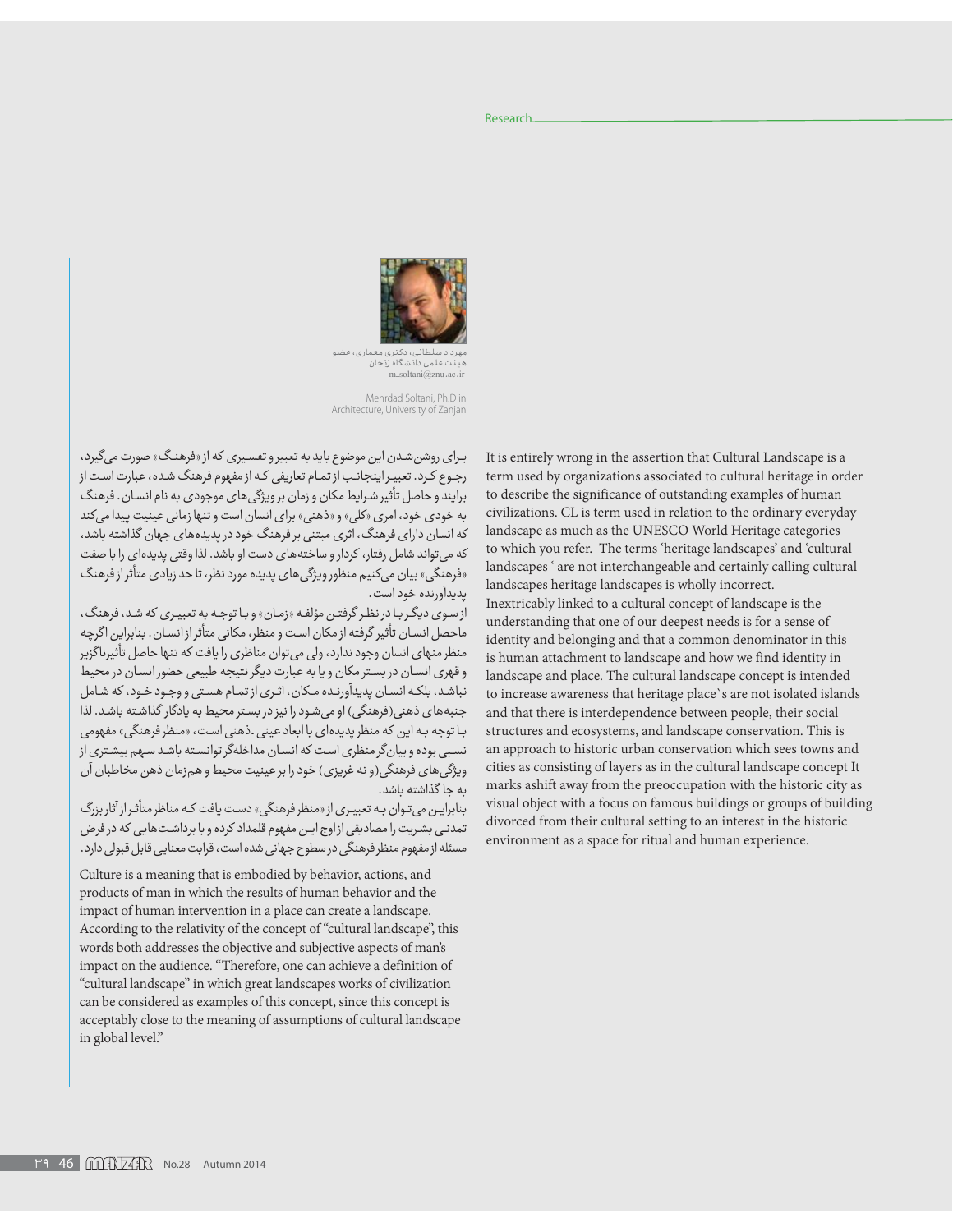

جستار .

مهدی خاکرزند، دکتری معماری، عضو<br>هیئت علمی دانشگاه علموصنعت<br>mkhakzand@iust.ac.ir

Mehdi KhakZand, Ph.D in Architecture, Iran University of Science and Technology

## با دو نگاه کلی می توان پیرامون منظر فرهنگی سخن راند:

۰. نمادى از حضور انسان وتلاش وى براى تثبيت وارتقاء محيط پيرامونيش؛ دراين جايگاه، نگاهی عملکردی به منظر خواهیم داشت که هویتی رابه آن بازمی نمایاند ویک منظررا روستایی *می کند*و دیگری راشهری.

۲. با نگاهی به سنت و تاریخ و آنچـه از دریچهای دیگر هویت را برای مردم یک سـرزمین به همراه خواهد داشت؛ دراین حوزه بحث فرهنگ وآیین ها و تجلی زمان (به خصوص گذشته) در کالبد فضا از اهمیت زیادی برخوردار خواهد بود.

بالین اوصاف اگر قرار باشد به اشتباه نیفتیم، نمیتوان پذیرفت هر دو تعریف فوق درعبارت «منظر فرهنگی» جلوهگر شوند و عبارت «منظر میراثی» جایگزین مناسبی برای بیان وارایه تعريف دوم خواهد بود.

اما منظر فرهنگی شـهرتهران .... به نظر میرسـد حداقل درلایه کالبدی و عینی این شـهر، هیچ کدام از دو تفسیرو تعریف فوق نمیتوانند به طورویژهای منظر فرهنگی شهر را ترسیم ÈØćÉÉǯÈýÕØĀÈĊçÿǡÈǂËØÉÉäÌǣÈ×ÕÈ <sup>g</sup> ÌÉÉçãȈÈĆôÈË×ÈýăÕÈąÌ÷ÉÉǔÈȔËĄÉÉǒÈĊĀÈĊÉÉnjĈǤÈĊÉÉûǍûÓǒÈÌÉÉǐÈÌÉÉĀËÈzÖÉÉnjnjô نشسته، پیدا کرد. بی شک خواهیم پذیرفت آنچه برای کالبد این شهر پرافتخار و ستودنی است، بخشهایی از گذشته آن است که هویت آن را شکل داده و تا به امروز تلاش کرده بدون واسطه آن را حفظ کند. این نگاهی به سنتها، آیینها و بهتر بگوییم «فرهنگ» و تاریخ این شهراست که امروز در کالبدی زنگارگرفته، بازیچه هوسرانی معمارانی است که بـه عرصه تاخت<code>وتـاز</code>راه یافتهاند. پس آنچه میتواند درخصوص شـهری چون تهران تبلور منظریـن داشـته باشـد، نگاه میراثی بـه کالبد دارای ارزش آن اسـت و آنچه مـا آن را «تهران قدیم» مینامیم. هرچند میتوان درخصوص حضور انسان و بعد عملکردی فضاها در این شـهر (تفسیر نخسـت) نقدها و قلم فرسایی ها کرد اما به نظر نمی رسـد بتواند راه افتخاری را برای تهران امروز باز کند که حتی نام «منظر فرهنگی» را برآن نهیم.

Cultural landscape can be known a symbol of man's efforts to improve the surrounding environment and what identifies a territory based on culture, tradition and history. However, both definitions don't fit into the term "cultural landscape and "heritage landscape' would be a proper substitutive term to represent the second definition.



چراغی، دکتری معماری، <sup>ء</sup> هیئت علمی دانشگاه آزاد، واحد علوم و<br>تحقیقات a.shahcheraghi@gmail.com

Azadeh ShahCheraghi, Ph.D in Architecture, Azad University

در نگاه نخست، مهم است بدانیم عبارت "منظرفرهنگی" در کدام پارادایم نظری پیشنهاد شده است. همانگونـه کـه میدانیم واژگان بـه کار گرفتهشده در هر یارادایـم علمی، به لحـاظ مفهومـی و مصداقی قیاس ناپذیرند، یعنی یـک واژه می تواند در یک پارادایم علمی یک معنی بدهد و همان واژه در پارادایمی دیگر معنی متمایزی داشته باشد.

بنابرایـن عبـارت "منظـر فرهنگـی" ازدید تئوریسـین هایی کـه فرهنگ کنونـی را فرهنگی جهانی و یکدست میگمارند، پرسپولیس ایران، استونهنج انگلستان و نمونههای از ایـن دست کـه برمبنای فرهنگ۱ط و باورهای گوناگـون و در زمـان و مکان های متفاوت وبی خبراز وجود هم، پدید آمدهاند تحت تأثیر فرهنگ مشخص با مرزهای معین میداند و عبارت "منظر فرهنگی" برای آنها معنیدار است. زیرا اینان معتقدند فرهنگ کنونی جوامع در بسیاری از موارد، فرهنگی جهانی یا متأثر از فرهنگ "جهانیسازی شده" است . بنابرایـن آنچـه اکنـون تحـت تأثیـر ایـن فرهنـگ شـکل میگیـرد "منظـر" است و آنچـه در دورههـای زمانـی مشـخص و مکان هـای تاریخـی معیـن و تحـت تأثیـر فرهنگهایی با حدوحدود قابل تشخیص كالبد يافته ،"منظر فرهنگی" است. اما در پارادایمی دیگر ، اگر اهرام مصر را میراث بدانیم و به آن"منظر میراثی" اطلاق کنیم، از نظر اینجانب برخی جنبه های قابل بحث را به واسطه میراثدانستن آنها ناخواسته از مباحثه و آناليز علمي خارج خواهيم كرد.

از سویی دیگر می دانیم ساماندهی محیط زندگی در دوران کهن، برمبنای حکمت (Visdom) بوده است، اما امروزه برمبنای علم (Science) است. یک تفاوت عمده حکمت و علم در کلی نگری حکیمان و جزئی نگری عالمان است که هریک ارزش جداگانه خود را دارد. حال سؤال اینجاست که آیا میتوانیم از دریچه علم، آنچه (یا منظری)که در xþǍnjǕØȇƸǦÌǐÈÌǕÈþǍÜÌnjǮǐÈ <sup>g</sup> ÌȅǍȈÕÈË×ÈąÖǯÈÌnjǐÈĆǔÌÿǍóÔÈĆNJǯǥø

خیر نمی توانیم چون نیاز و ابزار ما متفاوت است و در دو پارادایم قیاس ناپذیریم. بر این اساس بـااحترام به نظر پیشـنهاددهندگان گرامـی، ضمن آنکه بالـزوم جایگزینی عبارت مناسبتر به جای "منظر فرهنگی" موافقم. اما برای این جایگزینی عبارت "منظر کهن" خښاڼ (Ancient Landscape) که در بطـن خـود نـه فقط "علـم"، بلکه "حکمـت" برپايي چنين مناظری را دارد، پیشنهاد میکنم.

Applying the term "heritage landscape" to landscape which have been shaped limitedly in historic sites and periods will lead them outside the scope of scientific analysis. For this reason, what has been holistically shaped by wisdom cannot be understood by science. "Accordingly, while agreeing on applying the more appropriate term than" cultural landscape ", I suggest "ancient landscape" which both implies "science" and "wisdom".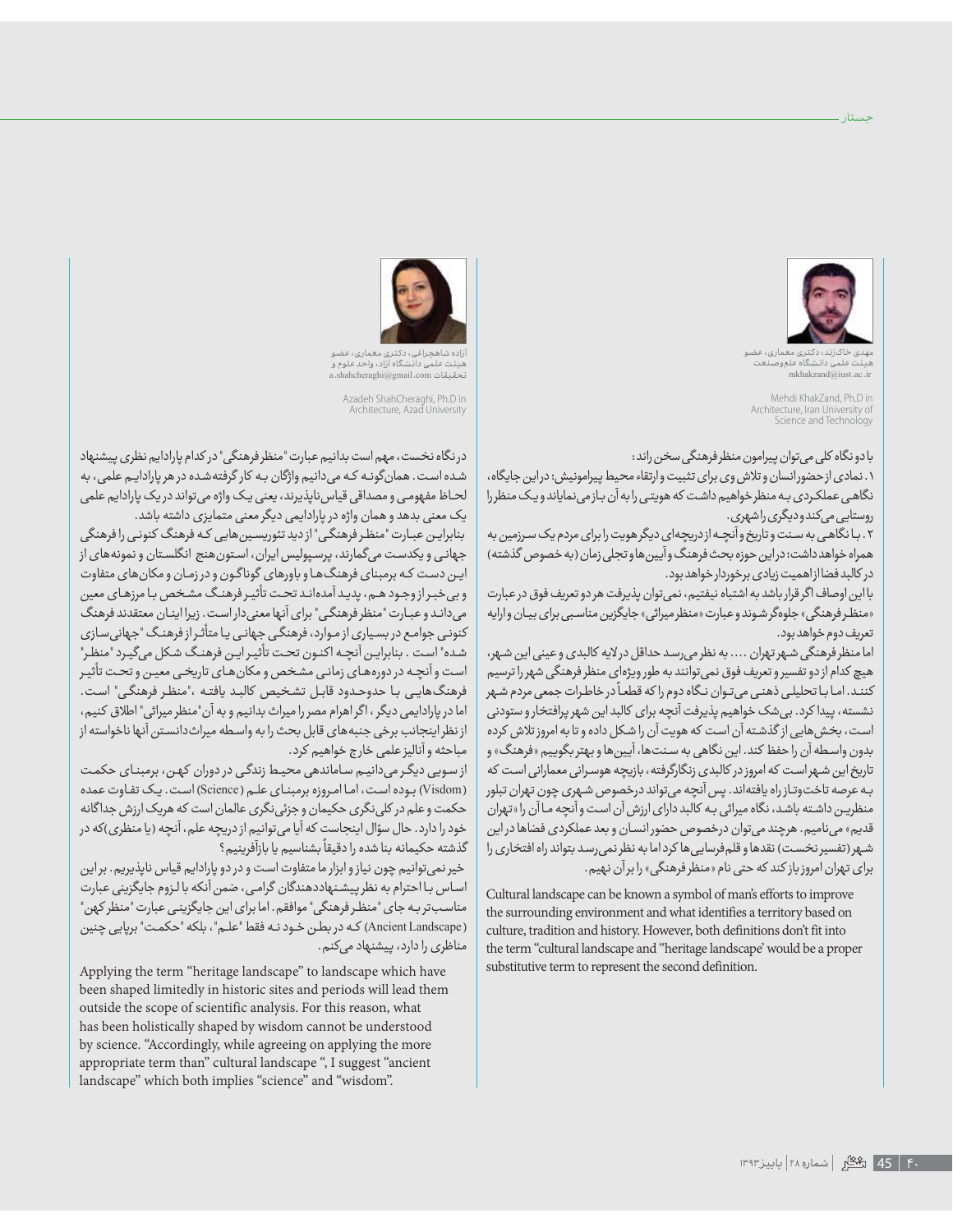

نه معماری منظر، مدرسه معماری دهلی نو<br>mshaheer27@gmail.com

Mohammad Shahir, Emirate Professor, School of Planning and Architecture, New Delhi

عبارت "منظر فرهنگی" برمنظری دلالت دارد که از نیروهای فرهنگی شکل گرفته است و بـه طور کلی بـا دریافت های «کارل سـاور» هماهنگـی دارد. مفهـوم منظر فرهنگی ریشه در جغرافیای فرهنگی دارد که عموماً در بیـن معماران و طراحـان منظر در مواجهه بـا حوزههـا و مناطقـى بوده كه در آنها اثرات فرهنگى قابل مشـاهده است. بنابراين منظر مانند روایتی است که با رجوع به فاکتورهای انسانی شکل دهنده آنها قرائت می شود. منظر فرهنگی چگونه قابل تشخیص است؟ در وهله اول تفاوت آن با سایر مناظراز این روست که مناظر دیگر توسط انسان و در نتیجه فرهنگ لمس نشدهاند. این در حالی است که هیچ بخشی از سیاره زمین نیست که در نتیجه فعالیت انسان ها بکرو دست نخورده باشد. به کاربردن نام منظر فرهنگی برای یک نوع منظر مشخص بدون طرح این پرسش که چرا یک منظر فرهنگی است و دیگری نه، دشوار خواهد بود؛ چراکه همه مناظر به نوعي محصول فعاليت انسان ها هستند.

اما این در صورتی صحیح خواهد بود که معنای اصلی منظر فرهنگی در تعریف آن در نظر گرفته شود. امروزه مفهوم منظر فرهنگی فراتر از درک فرم فیزیکی منظر است و ارزش های آن را به عنوان میراث مدنظر قرار می دهد.

در رشته معماری منظر، مناظر فرهنگی معمولاً با ارزش های تاریخی شناسایی می شوند. منظر معاصر اغلب دارای ارزش های تاریخی نیست و بنابراین مناظر فرهنگی به حساب نمی آید. البته ممکن است به عنوان یک منظر با طراحی مناسب و دوستدار محیط زیست ارزش گذاری و تحسین شود اما به طور ویژه، فرهنگی به حساب نمی آیند. پس نادرست نیست بگوییم وقتی به عنوان طراحان و معماران منظر با منظر فرهنگی سروکار داریم درواقع با مناظری سروکار داریم که به عنوان میراثی از گذشته به ما رسیدهاند. بنابراین در این زمینه خاص و محدود منظر میراثی به طور قطع اصطلاحی مناسب است.

The concept of cultural landscape stems from natural geography which has not been touched by man and culture in contrary to other landscapes which makes it difficult to distinguish since all landscapes are in some manner a product of human activity. Today, this concept goes beyond its physical aspect and it is known as a heritage and cultural asses due to its values. So it's not incorrect to say that when as physical planners or landscape architects we are dealing with 'cultural landscapes', we are dealing with landscapes that have come to us as a heritage from the past. So in this particular, restricted context, 'Heritage Landscape' is certainly a suitable term.



ی فرزین، دکتری معماری، عضو میئت علمی دانشگاه تهران، عضو انجمن ۔<br>علمی معماری منظر a.farzin@hotmail.com

Ahmad Ali Farzin, Ph.D in Architectre, University of Tehran

منظر فرهنگی بخشی از منظر است که اشاره به رخدادهای سازنده و رو به رشد و تکاملی دارد که تمدن بشری را در طول تاریخ پدید آورده و تنها به واسطه انسان شكل گرفته است و ساير را شامل نمىشود، حتى اگر محصولِ فعالیتِ موجودات زندهای غیر از انسان مانند منظر جزایر مرجانی باشد. منظر میراثی هرچند منظر فرهنگی را شامل میشود ولی نمی تواند فرهنگی نیز باشد، زیرا با تعریف فرهنگ، منظر فرهنگی، تمدن ساز و رو به تعالی و تکامل است در حالی که بسیاری از مناظر میراثی ویران گرو ضد بشری که در حوزه میراثی قرار دارند، افتخاری برای تمدن و فرهنگ انسان نیست.

واژهٔ منظر تمام آن چیزی است که در گذر زمان و در ظرف مکان رویداده است؛ خواه با مداخله انسان باشد یا طبیعت، سازنده و رو به رشد و تکامل باشد (فرهنگی) یا ویرانگر و ضد انسانی (میراثی)، روی زمینی باشد یا در آسمان! بدینگونه ازاین منظر تعریف اجلاس Uniscape 2013 جامع و كامل است و منظر فرهنگی و منظر میراثی نیز در حلقه كمند "منظر" مى افتند.

در نتیجه اصطلاح منظر فرهنگی و منظر میراثی هرکدام در جای خود و به طور مشخص و عمده می تواند کاربرد درست خود را داشته باشد درحالی که گسترهٔ معنایی واژه "منظر" هرآنچه هست را دربر میگیرد.

Although "Heritage Landscape" embraces the concept of "Cultural Landscape" which has been shaped due to human presence and its tendency toward perfection, it cannot be categorized as cultural since it is anti humanistic and ruinous. Its definition in uniscape conference 2013 is comprehensive and assembled cultural landscape and heritage landscape in "Landscape". Therefore, the common notions if cultural landscape and heritage landscape can be majorly used in their correct place according to their application, while the semantic range of the word "landscape" comprises "whatever there is".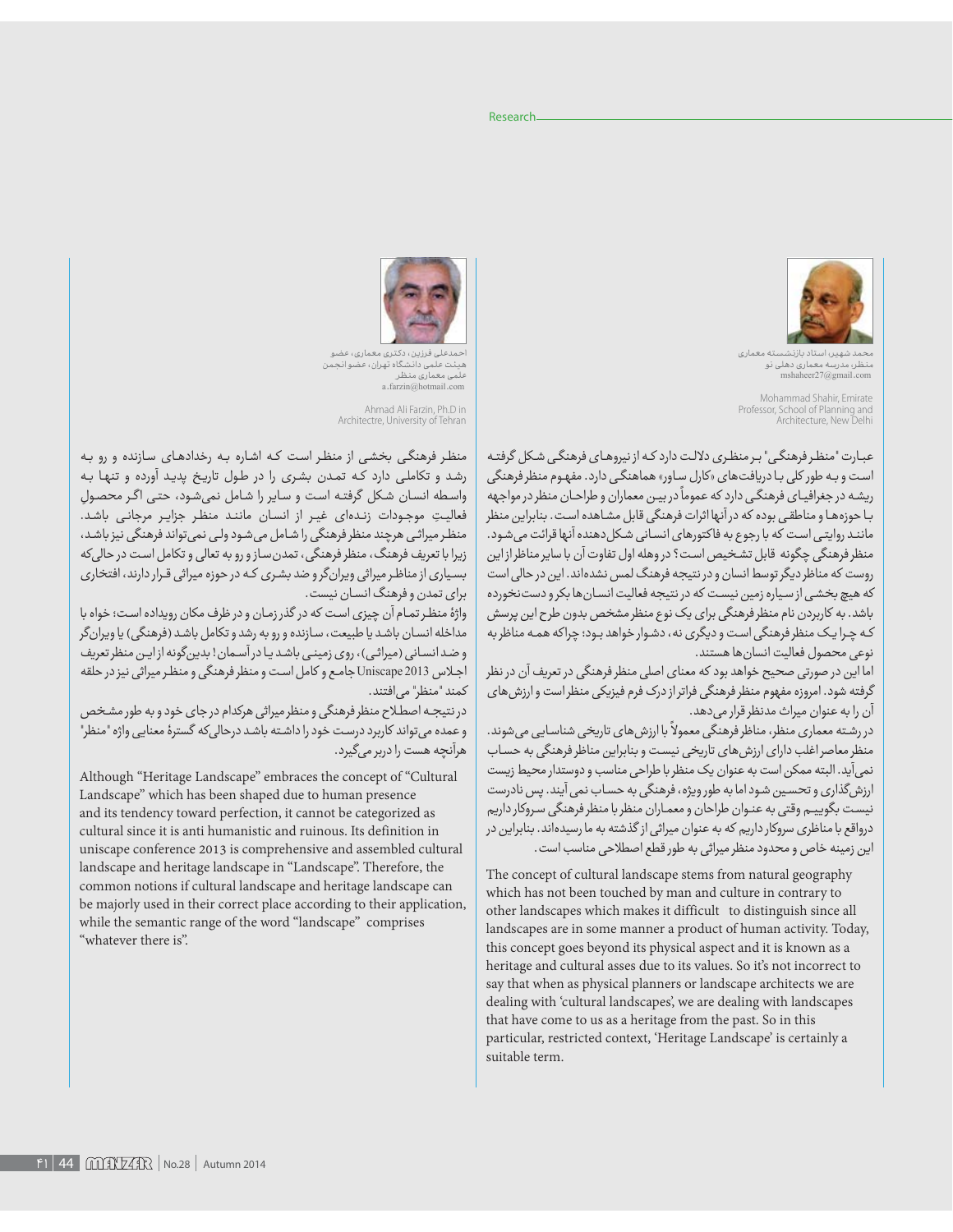

ن کافئ، دکتری علوم باغبانی و بز، عضو هيئت علمي دانـا تهران، عضو انجمن علمی معماری منظر  $mkafi@ut.ac.ir$ 

Mohsen Kafi, Ph.D in Gardening Sciences and Green Space,<br>University of Tehran

با توجه به تجربه آكادميك واثبات وجود شبهه هاى فراوان در متخصصان و دانشجويان مرتبـط و لـزوم رفع ابهامات موجـود با واژه میراث فرهنگی، به علـت دربرگیری و جامعیت قابـل قبـول بر آثار تاریخـی و فرهنگی به جامانده مشـکلی ندارم، ولی درقیـاس واژه منظر فرهنگی و منظر میراثی به علت وجود شفافیت و خروج از ورطه بلاتکلیفی ادبی و تفسیری، با واژه منظر میراثی موافقم. ضمن اینکه برای رفع ابهامات در تفسیر واژگان نزدیک به آن لازم است فرهنگستان ادب و فرهنگ ایران نسبت به کنکاش و تبلیغ آن اقدام کند.

According to the academic experience and existence of many doubts for professionals and students, the necessity to resolve ambiguities in terms of cultural heritage, due to the acceptable and the integrity of the historical and cultural monuments is essential in my opinion. However I agree on "heritage landscape" due to clarity in interpretation, literature and landscape. Moreover, it is on the part of Academy of literature and culture to explore and promote and resolve the ambiguities in the interpretation of word.



حستار ۔

ریمی مشاور، دکتری معماری، لو هیأت علمی دانشگاه بوعلی سینا، همدان  $m$ kmoshaver@vahoo.com

Mehrdad Karimi Moshaver, Ph.D in Architecture, Bu-Ali Sina University

با توجه به اینکه واژه منظر در درون خود مفاهیـم فرهنگـی را نیـز دارد، قاعدتـاً صفت فرهنگی برای آن بی،معنی است مگر اینکه بخواهیم تاکید کنیم که آنچه که به عنوان منظر فرهنگی ازآن یاد میشود به این دلیل است که قابلیت فرهنگی این گونـه مناظـردارای اهمیت بیشـتری اسـت. مشـکلی کـه در رابطـه بـا عبـارت منظر فرهنگی وجود دارد ایـن است کـه ایـن عبـارت بـه درک درست واژه "منظـر" آسـیب می زند چون که امکان دارد برخی واژه منظر را در این حالت به گونهای تعبیر کنند کـه فاقـد بـار فرهنگـی باشـد و صرفـاً منظـر فرهنگـی را حامـل معنـای فرهنگـی بداننـد. پیشنهاد منظر میراثی به جای منظر فرهنگی می تواند این مشکل را حل کند. زیرا واژه میراث که ازارث مشتق می شود به معنای هرآن چیزی است که جوامع از گذشتگان خود به ارث می برنـد. امـا واژه میـراث زمانـی کـه بـرای منظر به صـورت صفت اسـتفاده شود در ترکیب با این واژه بهتر مشخص میشود که منظور از آنچه به ارث برده می شود ارزش های فرهنگی است و نه چیز دیگری، به همین دلیل شاید واژه میراث نتواند به تنهایی به جای میراث فرهنگی بکار رود ولی در ترکیب با منظر به صورت منظر میراثی می تواند کاملاً گویا باشد. به همین دلیل در صورتی که بخواهیم از میان "منظر فرهنگی" و "منظر میراثی" یکی را انتخاب کنیم به نظر منظر میراثی میتواند عبارت گویاتری باشد.

The defect in the compound word of "cultural landscape" is that it harms the landscape meaning which encompasses culture itself and it may seem that landscape exclude culture. If we consider the word heritage as what has been inherited from the past culture, it can be vivid combined by the word landscape in shape of heritage landscape despite its ability to be replaced for "cultural heritage". Therefore, in choosing between "cultural landscape" and "heritage landscape", the later would be a more rational term.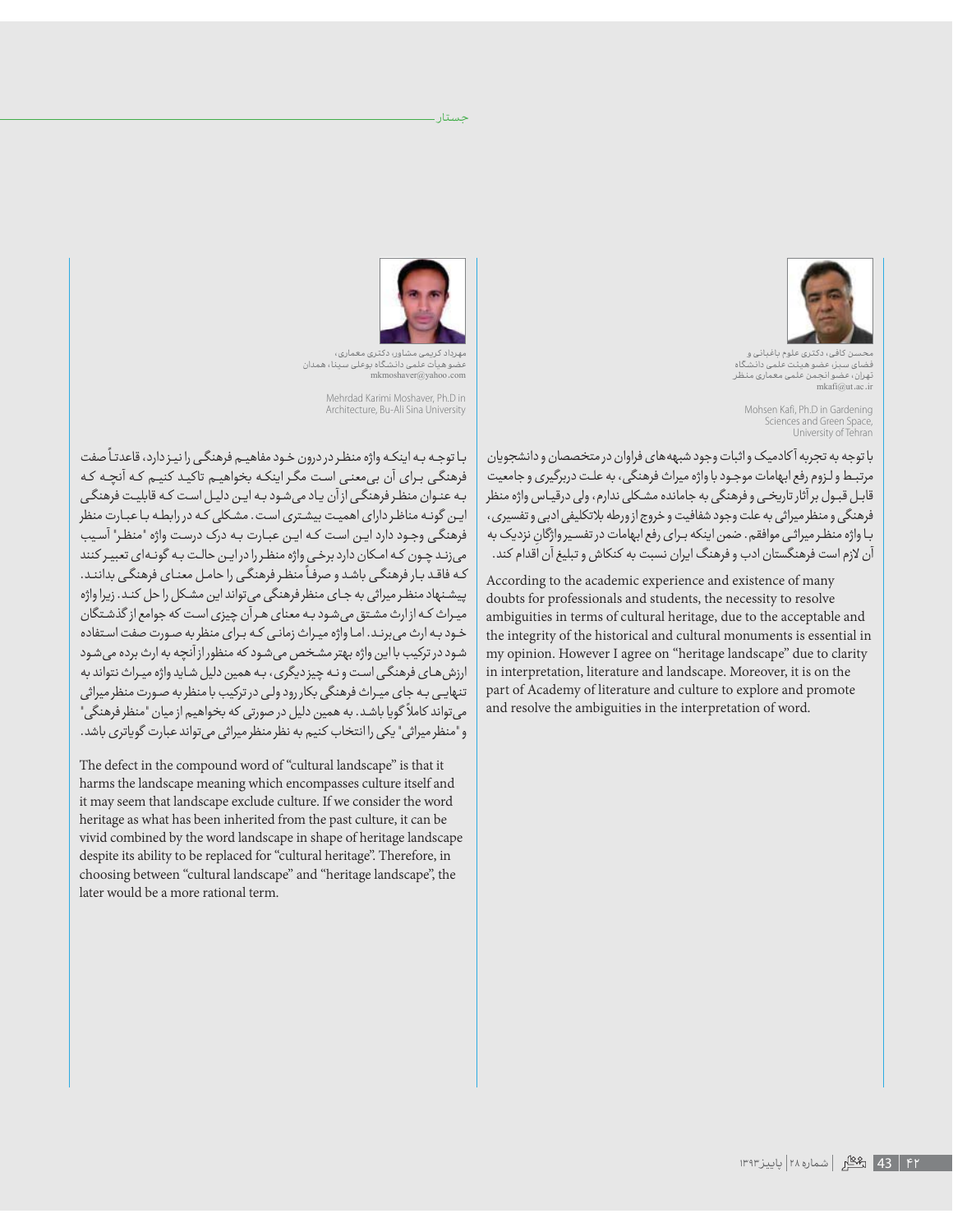

بردرد<br>مدیریت راهها و جادههای فرانسه<br>Bernard .lassus@bernard \_lassus.com

Bernard Lassus, Landscape Designer in Board of Directors of the Roads

مـنـظـر، یـک « فـرضـیـه دیـد[گـاه]»بنا برییشـنهادشـما، امروزه استفاده ازعبارت «منظر میراثی» به جای «منظر فرهنگی» بیشتر رایج است، زیرا منظر خود پدیدهای فرهنگی است، که مکان آن می تواند میراثی باشد.

اين موضوع پايه واساس شكل گيري دوره دكتري DEA (ديپلم مطالعات پيشرفته) «باغ، منظر، سرزمین»در دانشگاه لاویلت پاریس و مدرسه عالی علوم اجتماعی بـود. نگاهی به دیسیپلین های گوناگون در برنامه درسی این دوره آموزشی که مسئولیت آن برعهده من بود، روشن می کند که چطور این برنامه راه را برای گونهای از آموزش به متخصصان یا محققانی كه قصد مداخله بر «منظر» به عنوان «ميراث» ويا با هدف «ميراثي» دارند، باز مي كند.

این پروژه آموزشی سبب دست یابی به جنبشی دوسویه شد که از طرفی توسط تحولات محیط و از سویی دیگر توسط تحولات جامعه که دایماً ارزیابی از محیط را تغییر میدهند، تحریک می شد. بخشی از دانش ها و فن ها نیز هنوز این جنبش دوسویه را بازتاب میدهند و بنا بر دوره زمانی و فرهنگ، سعی در حل مشکلات مداخله و توسعهای که از این جنبش دوسویه ناشی شده دارند. دورههای آموزشی متنوع DEA با هدف بررسی این موضوعات در زمینه های تاریخی و جغرافیایی، فلسفی، باستان شناسانه، جامعه شناسانه، زیبایی شناسانه و زیست محیطی برگزار می شد.

این دورهها توسط گروهی ازاساتید و پژوهشگرانی پیشنهاد و تنظیم شدهاند که بیش از یک دهه دراین زمینه تفکر و تحقیق کردند و از پیش راه و روشی هماهنگ بنا نهادهاند. و این منجر به شکل گیری یک تیم آموزش و پژوهش برای تجهیز دانشجویان به ابزارهای ضروری برای حرفه ی منظر شد : چه منظری برای آینده؟

It is now obvious to use the notion of "Landscape Patrimonial (heritage landscape)" instead of "Cultural Landscape" as the cultural landscape is, and if there is, a historic place. This was the basis and purpose of creation of Doctoral training called DEA at the Paris La Villette Architecture School and preceded the finding of a double movement generated on the one hand by the transformations of the environment and on the other those of society that change constantly assessing this environment.



حشمتاله متدین، دکتری معماری،<br>دانشیار گروه معماری، دانشگاه تهران motedayn@ut.ac.ii

Heshmatollah Motedayen, Ph.D in Architecture, University of Tehran

لغت فرهنگ از دو کلمه "فر" و "هنگ" تشکیل شده و به معنای عروج، شکوه و عظمت است. این واژهٔ اصیل ایرانی در حقیقت به معنای تعالی و رشد بوده و فردوسی جهت زندهکردن ادب و زبان فارسی در مقابل فرهنگ اعراب آن را مورد توجه قرار داده است (عجـم زنـده كـردم بديـن پارسـى). ايـن واژه داراى آنچنان بعـد معنايى است كه حتبی مظهر قنات در مناطق اطراف کویر، جایی که آب نایاب است، "فرهنگ" نامیده می شود.امروزه اما این لغت بیشتر مجموعهای از آداب، رسوم، عبادات و هنر را شامل می شود. در مفهوم جدید، فرهنگ به معنی سبک والگوی زندگی است. تمدن به معنای شهریذیری، محصول فرهنگ است و این محصولات، تمدن ها را می سازد. اگرلغت منظر فرهنگی به معنای محصولی انسان ساز دریک دوره تاریخی تلقی شود، دستاورد آن تمدن است؛ لذا محصول تمدن های گذشته متعلق به سرزمین و دورهٔ خاص خود است. بدین گونه مظهر شناخت دوره و دارای ارزش خواهد بود. اما اگر تمدن معاصر که به دنبال فرهنگ مدرنیسم شکل گرفته، مشمول این تعریف قرار

گیرد، مفهومی فراسرزمینی پیدا میکند. از آنجاکه منظر میراثی نیز به همینگونه میتواند ازیک سو میراث سرزمینی خاص و نشان دهنده هویت ملی باشد و از سوی دیگر شامل میراث جهانی شود، لذا ابهام سرزمینی و فراسرزمینی در این مفهوم نیز دیده می شود. در نتیجه با توجه به ابهام دوگانه هر دو لغت، به نظر می رسد لفظ میراث فرهنگی با نشان هویتی، استفاده بهتری در ادبیات منظر داشته باشد.

Culture originally attests to elegance and glory in Persian and implies lifestyle nowadays. Thus, cultural landscape as a manmade product suggests a civilization belonging to a particular time or period which explains a beyond-territory concept if this civilization relates to the contemporary and modern culture. "Since "heritage landscape" can also represent a national identity on the one hand, and include world heritage on the other, it's being territorial or beyond- territorial is ambiguous. Consequently, considering the double-sided ambiguity of the word, it seems that the term heritage identity will have a better use in landscape terminology".